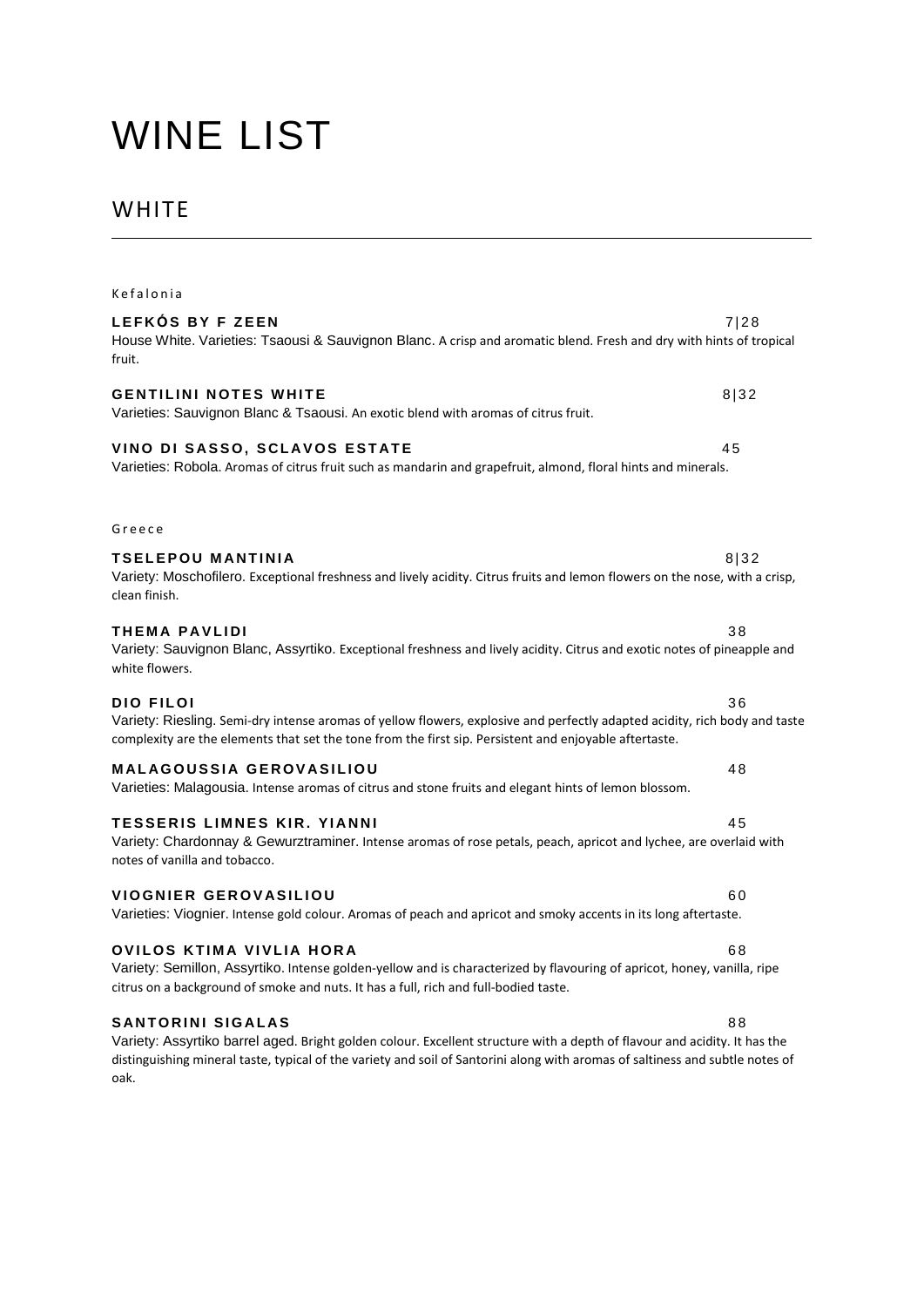# ROSÉ

#### **Kefalonia**

#### **E L A F R Í B Y F Z E E N** 7 | 3 0 House Rosé. Varieties: Syrah & Mavrodaphne. A delicate blend, dry and aromatic with hints of rose petals.

#### **G E N T I L I N I N O T E S** 8 | 3 8

Varieties: Moschofilero & Mavrodaphne. A balanced dry rose with a bright pink colour. Aromas of rose petals and jasmine, good acidity.

A refreshing acidity which balances the alcohol, rounded up with a pleasant fruity finish.

G r e e c e

#### **DOMAINE COSTA LAZARIDI 10 | 45**

### **ALPHA ESTATE** 50

Variety: Xinomavro. Fruity nose with rich expression of rose petals and strawberries. Well balanced mouth with a long aftertaste.

#### **IDYLLE D'ACHINOS, LA TOUR MELAS 65**

Varieties: Syrah, Grenache Rouge, Agiorgitiko. A refined fragrant composition with notes of rose on the nose. Easy to drink, cool with a nice acidity and savory intensity on the palate, with mango and white peach aftertaste.

Variety: Merlot. Lively nose of red fruit like strawberry and cherry, with a hint of lemon verbena and a presence of spices.

## RED

#### **Kefalonia**

| ERITHRÓS BY F ZEEN                                                                       | 8135 |
|------------------------------------------------------------------------------------------|------|
| House Red. Varieties: Mavrodaphne & Agiorgitiko. Smooth and soft with wild berry aromas. |      |

### **GENTILINI NOTES RED** 9140

#### Varieties: Agiorgitiko, Syrah, Mavrodaphne. Fresh and complex on the palate with sour cherry and spicy flavours, velvety tannins and long aftertaste.

#### **GENTILINI ECLIPSE** 65

Variety: Mavrodaphne. An excellent expression of this grape variety. Intense aromas of red fruit with hints of licorice. Rich, complex and impressive in the mouth with soft, rounded tannins and a long and pleasant aftertaste. Matured for 12 months in oak barrels.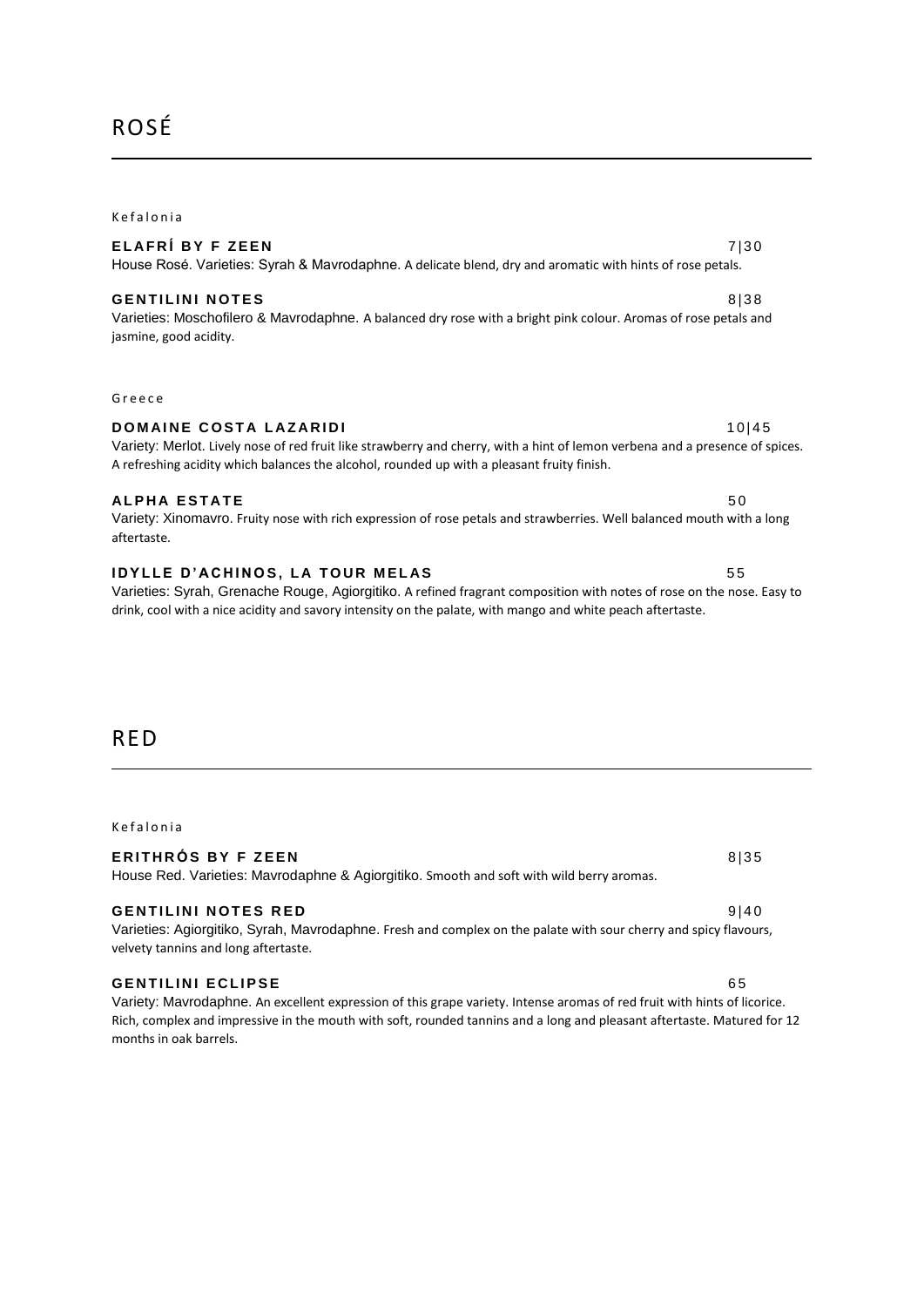### **NEMEA PAPAIOANNOU A 1999 8135**

Variety: Agiorgitiko. Bright red colour with violet hues. A fruity nose with spices such as pepper and all spice, in a background of red fruit. Balanced with a nice acidity and a long, fresh aftertaste.

#### **SYRAH AVANTIS** 40

G r e e c e

Variety: Syrah. Deep ruby colour. Aromas of spices, pepper, cinnamon, tobacco, framed by plenty of black fruit like plum and raspberry, baked fruit jam with hints of vanilla. Spicy with mature tannins and rough long aftertaste.

### **C H A T E A U J U L I A M E R L O T L A Z A R I D I** 5 5

Variety: Merlot. Aged in French oak barrels/ Rich red colour and has complex flavouring of small forest fruits, mint and eucalyptus on the nose. In taste it is fruity and round with strong well-worked tannins and an intense long finish.

### **GI & OURANOS THIMIOPOULOS** 60

Variety: Xinomavro. A rich wine with a deep red colour and terracotta tints. The sweet aromas of dried fruit, dominated by tomato and fig, blend with the aromas of ageing, like cinnamon, vanilla, wood and spices. A potent wine, with a body characterized by an abundance of mature tannins, a result of the long ageing process, and a lasting aftertaste.

### **PINOT NOIR ALPHA ESTATE** 66

Variety: Pinot Noir. Pale red colour with purple hues. Intense aromas of cedar and wild cherries, influenced by new oak with hints of spiced black plums and cocoa. Rich and elegant with a luscious and savory aftertaste.

### **OVILOS VIVLIA CHORA 96**

Variety: Cabernet Sauvignon. Matured for 18 months in new oak French barrels. Pure aroma of ripe red caramel, cedar, chocolate with notes of spices and nuts. Luxurious and intense flavour with rich body, good structure, presence of tannins that give it a long aftertaste and great aging potential.

# DESSERT WINE

**MAVRODAPHNE PATRON 130** 

Variety: Mavrodaphne. Dark amber colour with brown hues and an aromatic intensity of a sweet fruit bouquet with distinct presence of figs. Its long-lasting aromatic aftertaste confirms how unique this wine is.

### **VIN DOUX SAMOS** 8135

Variety: Muscat of Samos. The most popular wine of Samos, belonging to the Vins de Liqueurs category. From semimountainous and mountainous terraces. It has a light golden colour and the nose is dominated by aromas of apricot jam and mature melon.

### **VISANTO ARGYROS 4YRS, 500ML 12|82**

Variety: Aidani, Athiri, Asyrtiko. Attractive honey colour with complexity and aromatic intensity. Aromatic palette of dried apricots, bergamot, nuts and cereals.